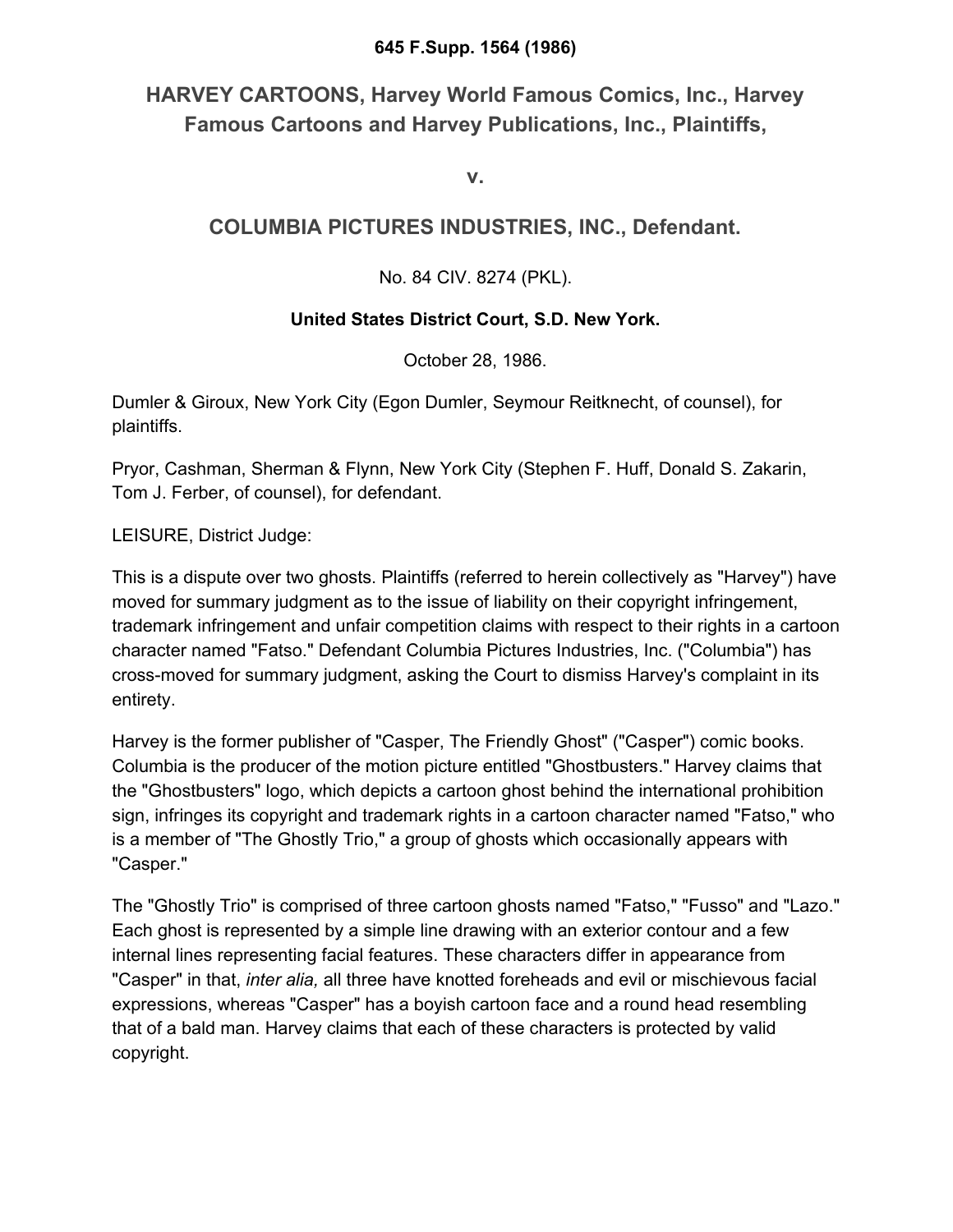The "Ghostbusters" ghost is also represented by a simple line drawing. As with "Fatso," the exterior contour of this ghost is billowy with a knotted forehead and jowly cheeks. These are the key visual characteristics shared by the disputed ghosts. Columbia claims that the "Ghostbusters" logo merely depicts a generic cartoon ghost behind the international sign of prohibition. Columbia further claims that the image of "Fatso" has entered the public domain and may be freely copied.

For the reasons set forth below, summary judgment is granted to Columbia and Harvey's complaint is dismissed.

# **FACTUAL BACKGROUND**

Harvey is a family owned business, formed in the 1940's, whose principal activity is the publication of comic books and animated cartoons. Many of the cartoon characters created by Harvey, including "Casper" and "The Ghostly Trio," have enjoyed tremendous popularity and nationwide, if not worldwide, recognition. It is undisputed that Harvey owns valid copyrights to dozens of cartoon films and publications featuring the characters "Casper" and "The Ghostly Trio."

"Casper" first appeared in a film, copyrighted by Paramount Pictures ("Paramount"), on November 16, 1945. The records of the Copyright Office of the United States ("Copyright Office") indicate that the copyright in this motion picture expired upon a failure of renewal. (Affidavit of Stephen F. Huff, Esq., July 2, 1985, Exhibit M) ("Huff Aff."). The first issue of a "Casper" comic book for which a copyright was obtained was Volume I, Issue No. 2, dated February 1950, copyrighted by Paramount.<sup>[1]</sup> (Huff Aff., Exhibit M). This earliest "Casper" comic book contains collateral ghosts who appear with "Casper" and who, unlike "Casper," have knotted foreheads. (Huff Aff., Exhibit B). As with

#### 156[7](https://scholar.google.com/scholar_case?case=1984718000534919691&q=ghostbusters+2&hl=en&as_sdt=6,33#p1567)

\*1567 the film referred to above, the copyright in this comic book also lapsed upon failure of renewal.

A number of incidental ghosts appeared in the "Casper" stories throughout the early years of publication. "Casper" comic books from 1952, 1953 and 1954, which no longer have valid copyrights, depict incidental ghosts with top-knotted artwork. (Huff Aff., Exhibit C) By the end of 1954, three ghosts usually appeared with "Casper." In the October, 1954, issue of "Casper" comics, the chubbiest of these three ghosts is, at one point, called "Fatso." (Huff Aff., Exhibit D). By the very next issue, November, 1954, this fattest of the ghosts had developed facial features and expressions which are nearly identical to those of the ghost "Fatso" in plaintiff's later issues. (Huff Aff., Exhibit E). In 1955, Harvey designated a name for the threesome which often appeared with "Casper." Thenceforth they were called "The Ghostly Trio".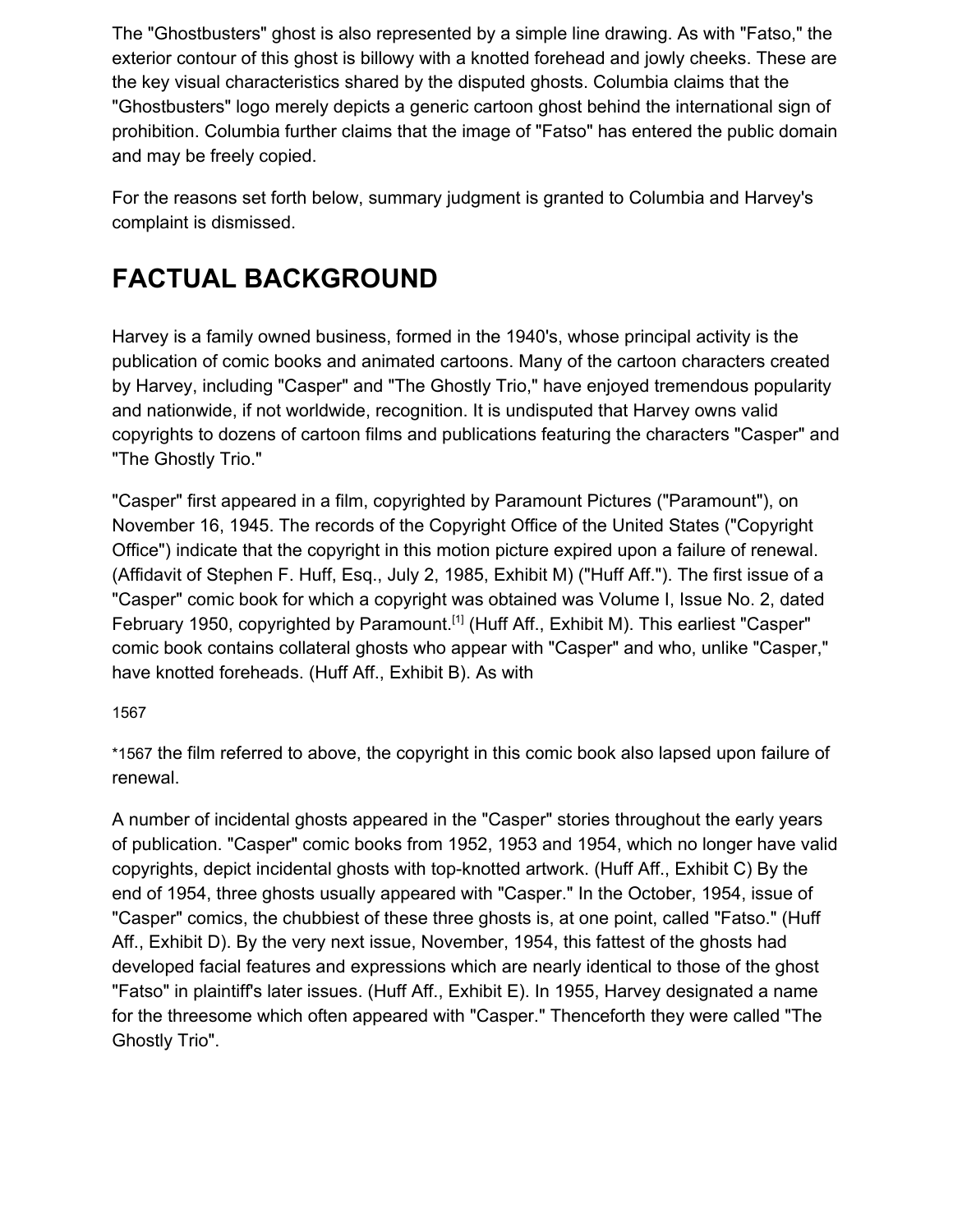By January of 1984, all copyright registrations for issues of "Casper" comics predating 1956 had expired. At his deposition, Steven Harvey, plaintiff's president, conceded that none of the copyrights in the "Casper" comics from the early 1950's had been renewed. (Transcript of Plaintiff's Deposition, May 1, 1985 (pp. 1-145), continued on May 22, 1985 (pp. 146-241), at 200-01) ("P. Dep."). Moreover, Mr. Harvey conceded that failure to renew the copyrights was based on a willful and deliberate decision of Harvey.

Pictorial representations of "Casper" and "The Ghostly Trio" remained largely unchanged from the mid 1950's until plaintiff ceased publishing altogether.<sup>[2]</sup> It is undisputed that the depiction of these characters, as they exist in plaintiff's later issues, are derived largely from the graphics used in the older works. (P.Dep. at 89, 92, 115). The "Fatso" character in plaintiff's later issues contains refinements and embellishments, but is otherwise nearly identical to its predecessor character, which appeared in 1954 and 1955 issues, except that the storylines have changed.

On September 3, 1963, plaintiff registered a logo for "The Ghostly Trio" as a trademark in the United States Patent Office.<sup>[3]</sup> (P. Notice, Exhibit D). This logo depicts three juxtaposed heads of evil or mischievous looking cartoon ghosts emblazoned with the words "The Ghostly Trio" in stylized lettering. On September 3, 1983, this trademark was renewed for an additional twenty years. If not for the presence of their group name on the logo, it is uncertain whether each head viewed separately could be readily identified with the character it is intended to represent. The fattest of the three faces has a cleft chin, bulbous nose, mischievous grin, slanted eyebrows, piercing eyes and its top-knotted forehead droops forward. Of the other two faces, it is difficult to ascertain which one is intended to represent "Fusso" and which is "Lazo."

In recent years, the logo for "The Ghostly Trio" has been merchandised in a wide variety of children's products including lunchboxes, stickers, bedsheets, pocketbooks and coloring books. In view of its marketability, there is no doubt that the logo is readily identified by much of the general public, children and adults alike, as "The Ghostly Trio" from "Casper" comics.

Columbia released its motion picture entitled "Ghostbusters" in the summer of 1984. "Ghostbusters" is a comedy about professors of parapsychology who hire themselves out to people seeking to be rid of various mischievous ghosts who are haunting their establishments. The film has enjoyed, and continues to enjoy, tremendous financial success. Prior to and in connection with the film's release, Columbia engaged

#### 156[8](https://scholar.google.com/scholar_case?case=1984718000534919691&q=ghostbusters+2&hl=en&as_sdt=6,33#p1568)

\*1568 in a lavish nationwide marketing campaign in which advertisements with a "Ghostbusters" logo were widely published. The logo which appeared in the advertisements also appears in the film itself. It is seen both on the uniforms of the film's protagonists and on the truck which they drive. The logo always appears as a still-life representation and has no role in the film other than to be a cartoon character and merchandising symbol.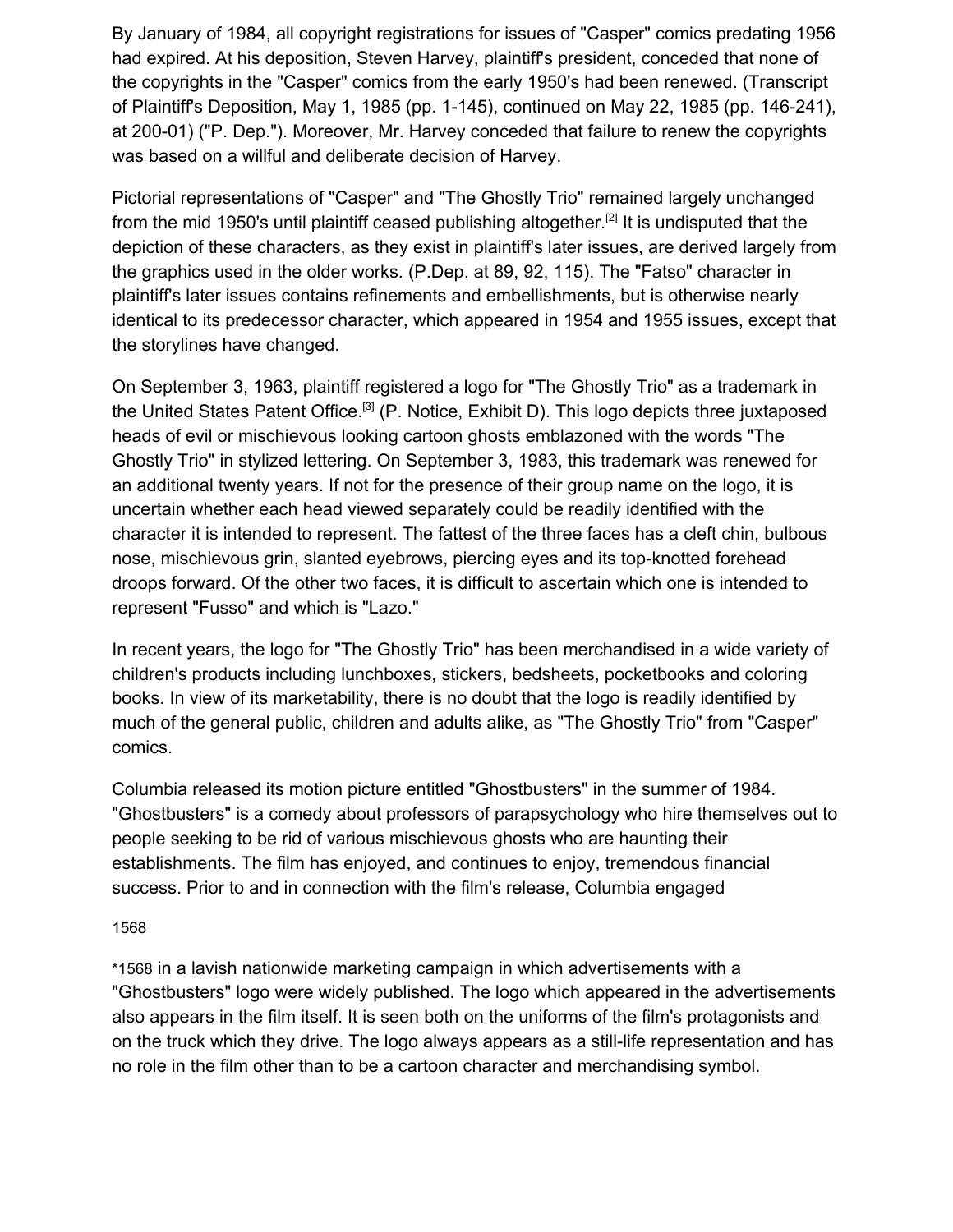Columbia's extensive marketing campaign began months before the release of "Ghostbusters." The logo currently in dispute was the central focus of the campaign. Advertisements frequently displayed the logo with nothing more than a short caption.

The "Ghostbusters" logo gained great popularity with the commercial success of the "Ghostbusters" film and its theme song. Tremendous consumer demand developed for merchandise bearing the logo, such as t-shirts and novelty items. The Coca Cola Company, Columbia's parent company, has, on occasion, used the logo to advertise its soft drink, and Columbia claims that various unauthorized merchants have distributed counterfeit merchandise bearing the logo.<sup>[4]</sup> Because the general public closely identifies the logo with the "Ghostbusters" film and theme song, it seems clear that it is the goodwill created by the film and theme song, rather than any possibility of confusion with the "Casper" characters, that has caused the logo to garner such widespread marketability.

# **LEGAL DISCUSSION**

Summary judgment shall be granted only if "there is no genuine issue as to any material fact" and the moving party is entitled to judgment as a matter of law. Fed. R.Civ.P. 56(c). "[T]he burden [is] on the moving party to demonstrate the absence of any material factual issue genuinely in dispute." *Heyman v. Commerce and Industry Ins. Co.,* 524 F.2d 1317, 1320 (2d Cir.1975) (citation omitted). It is incumbent upon the Court in deciding whether there is any genuine factual issue to resolve all ambiguities and draw all reasonable inferences against the moving party.[5] *Universal City Studios, Inc. v. Nintendo Co.,* 746 F.2d 112, 115 (2d Cir.1984) (citations omitted); *Equal Employment Opportunity Comm'n v. Home Insurance Co.,* 672 F.2d 252, 257 (2d Cir.1982).

In a copyright infringement action the plaintiff must first prove ownership of copyright and then copying by the defendant. *Warner Brothers, Inc. v. American Broadcasting Co.,* 654 F.2d 204, 207 (2d Cir.1981) ("*Warner I*"). As a threshold matter, a copyright plaintiff must establish the existence and validity of its copyright, since in the absence of copyright even original creations are in the public domain and may be freely copied. *Durham Industries, Inc. v. Tomy Corp.,* 630 F.2d 905, 908 (2d Cir.1980).

Copying can rarely be proven directly. Rather, "[c]opying may be inferred where a plaintiff establishes that the defendant had access to the copyrighted work and that substantial similarities exist as to protectible material in the two works." *Walker v. Time Life Films, Inc.,* 784 F.2d 44, 48 (2d Cir.1986). *Accord Reyher v. Children's Television Workshop,* 533 F.2d 87, 90 (2d Cir.), *cert. denied,* 429 U.S. 980, 97 S.Ct. 492, 50 L.Ed.2d 588 (1976). "The formula most favored by courts, and often expressed in our circuit, is that substantial similarity should be judged by the spontaneous response of the ordinary lay observer." *Walker, supra,* 784 F.2d at 51 (citations omitted). It is uncontested that Columbia

156[9](https://scholar.google.com/scholar_case?case=1984718000534919691&q=ghostbusters+2&hl=en&as_sdt=6,33#p1569)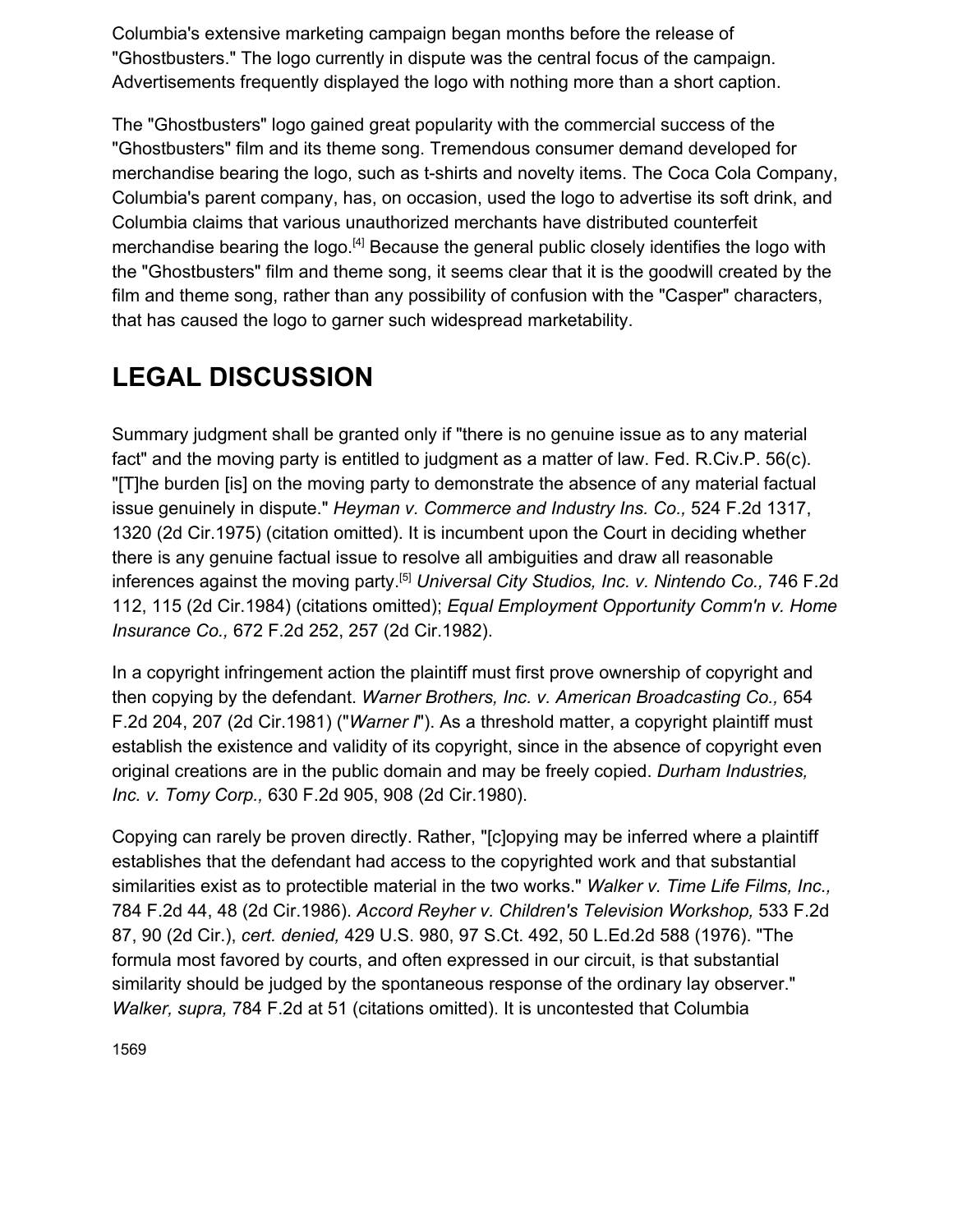\*1569 had access to several, if not all Harvey publications containing "The Ghostly Trio." Consequently, the copyright issue is limited to whether Columbia's logo is substantially similar to protectible material from Harvey's copyrighted work.

The copyright laws protect original works of authorship. Protection is limited to the "expression of the idea" contained in such works. *Mazer v. Stein,* 347 U.S. 201, 217, 74 S.Ct. 460, 470, 98 L.Ed. 630 (1954). A copyright registration certificate constitutes prima facie evidence of copyright validity. 17 U.S.C. § 410(c) (1982). *See Carol Barnhart Inc. v. Economy Cover Corp.,* 773 F.2d 411, 414 (2d Cir.1985). Columbia does not dispute that Harvey owns valid copyrights in all Harvey publications that were duly registered with the Copyright Office and whose copyrights have not expired. Likewise, Harvey concedes that it did not renew any copyrights in its "Casper" publications from the early 1950's. Notwithstanding, Harvey maintains that its characters, as they appear in these early publications, are protected by valid copyright. The Court disagrees.

Copyright protection arises when a work is created and gives the author certain exclusive rights for a limited period of time. The requirements for, and duration of, copyright protection vary, depending on the law in effect when a work is created. The current Copyright Act, 17 U.S.C. §§ 101-914 (1982 & Supp.1986), was enacted October 19, 1976 (the "1976 Act"), and became effective January 1, 1978, long after Harvey's early "Casper" publications were created. Consequently, the resolution of this copyright dispute is governed by the Copyright Act of 1909 (the "1909 Act"). *See Walt Disney Productions v. Air Pirates,* 581 F.2d 751, 754 (9th Cir. 1978), *cert. denied,* 439 U.S. 1132, 99 S.Ct. 1054, 59 L.Ed.2d 94 (1979).

Statutory copyright protection for published works under the 1909 Act endured for twenty-eight years, and was renewable for an additional twenty-eight years.<sup>[6]</sup> 1909 Act § 23. Expiration of the original twenty-eight year period and failure to renew the copyright caused the work to enter the public domain. *See Lottie Joplin Thomas Trust v. Crown Publishers,* 456 F.Supp. 531, 535 n. 10 (S.D.N.Y.1977) (renewal of registration necessary for copyright to be effective), *aff'd,* 592 F.2d 651 (2d Cir.1978). *See also Roy Export Co. v. Columbia Broadcasting System,* 672 F.2d 1095, 1101 (2d Cir.), *cert. denied,* 459 U.S. 826, 103 S.Ct. 60, 74 L.Ed.2d 63 (1982) (work enters public domain if requirements of statute are not complied with). Once in the public domain, even original creations may be freely copied. *Durham, supra,* 630 F.2d at 908.

Assuming, *arguendo,* that the "Ghostbusters" logo features a direct copy of "Fatso," if copyright protection for the basic pictorial representation of "Fatso" had lapsed prior to Columbia's first publication of the "Ghostbusters" logo, then Harvey's copyright infringement claim must fail as a matter of law.

Columbia first began to publish the "Ghostbusters" logo as the lynchpin of its promotional campaign months before the film's release in the summer of 1984. Thus, at the time of Columbia's first publication of the disputed logo, all of Harvey's copyrights in the "Casper" comics predating 1956 had lapsed for failure of renewal. The Court has viewed samplings of "Casper" comic books from their inception through the year 1955, as well as of later issues. As previously stated, the pictorial representation of the character "Fatso" as he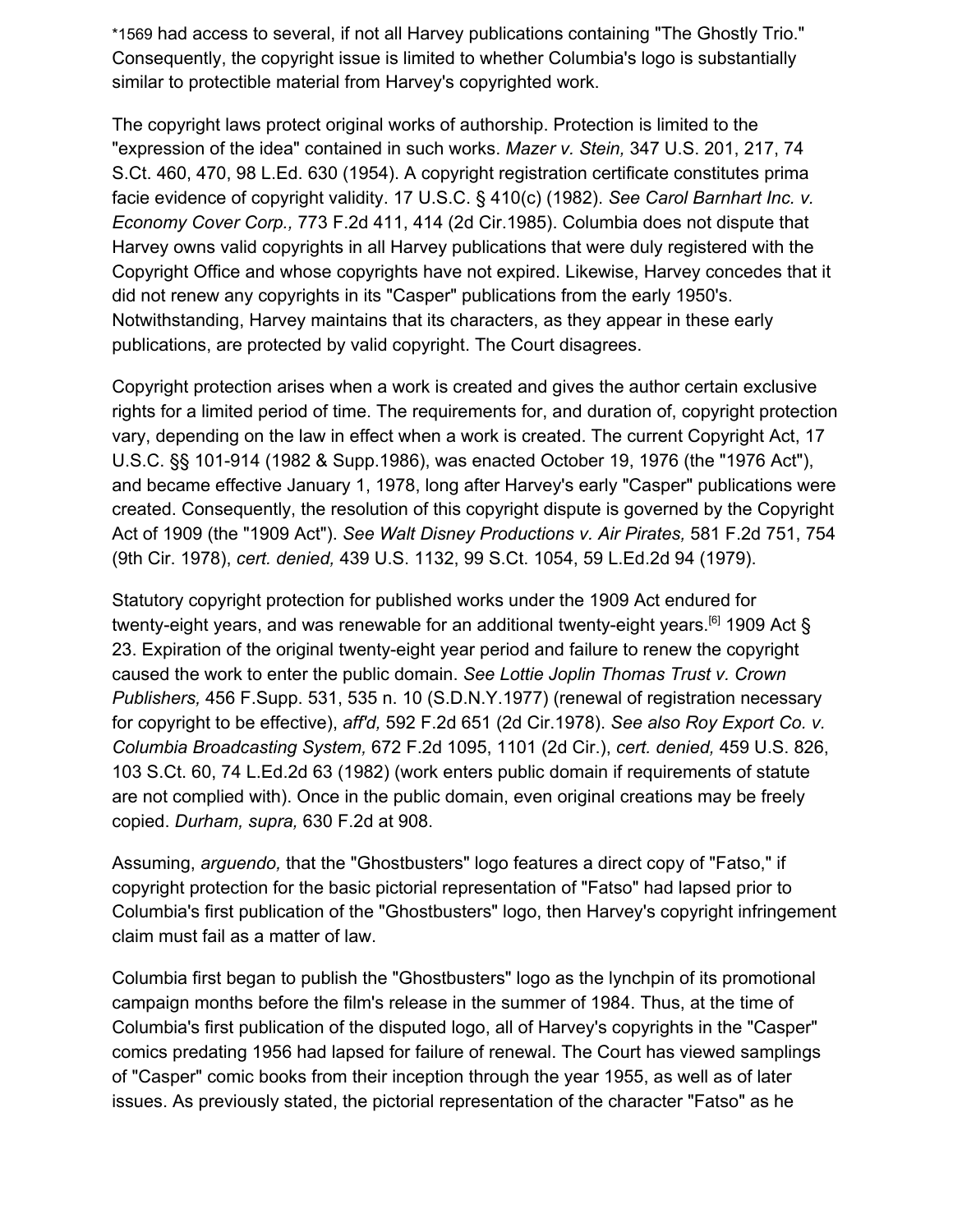appears in 1955 is nearly identical to "Fatso" as he appears in Harvey's later publications, which are still protected by valid copyright.

The protection afforded by copyright extends generally only to those elements of a work which are original. If a copyrighted work is derived, in whole or in

#### 157[0](https://scholar.google.com/scholar_case?case=1984718000534919691&q=ghostbusters+2&hl=en&as_sdt=6,33#p1570)

\*1570 part, from a prior or underlying work, the copyright on the derivative work<sup>[7]</sup> will not necessarily protect the underlying work. If, for instance, the underlying work is in the public domain, as are Harvey's early "Casper" comics which contain, by Harvey's own admission, "Fatso's" predecessor character, the copyright on the derivative work will not protect the underlying work. As stated by the Second Circuit, "a derivative copyright is a good copyright only with regard to the original embellishments and additions it has made in the underlying work." *Filmvideo Releasing Corp. v. Hastings,* 668 F.2d 91, 92 (2d Cir.1981). *Accord Russel v. Price,* 612 F.2d 1123, 1128 (9th Cir.1979), *cert. denied,* 446 U.S. 952, 100 S.Ct. 2919, 64 L.Ed.2d 809 (1980) (well-established doctrine that a derivative copyright protects only the new material contained in the derivative work, not the matter derived from the underlying work). Professor Nimmer has succinctly stated this rule of law as follows:

If the underlying work is in the public domain, a copyright in the derivative work will not render the underlying work protectible. Thus copyright in a derivative or collective work merely protects against copying or otherwise infringing the particular compilation or arrangement of a collective work, or the original contribution contained in the derivative work.

1 Nimmer on Copyright § 3.04 at 3-15—3-16 (1985).

"Fatso's" most distinctive feature, his basic top-knotted design, has not changed to any appreciable degree since 1955. From 1955 until Harvey ceased publishing, "Fatso" retained the same jowly cheeks and the same billowy contour. To the limited extent that a simple line drawing of a cartoon ghost is capable of expression, Harvey's ghost and Columbia's logo are similar in no other respect.<sup>[8]</sup> All of the artwork which Harvey seeks to protect is in the public domain. The only appreciable "original contribution" made to "Fatso" in Harvey's derivative works is new storyline.

Contrary to plaintiff's position, the fact that the latter issues of "Casper" comic books remain copyrighted does not serve to protect the contents of the issues with expired copyrights. Harvey's existing copyrights are valid only with respect to the storylines or other original contributions of the works to which they pertain. These copyrights cannot "affect or enlarge the scope [or] duration" of copyright protection for the artwork which has long since entered the public domain. 17 U.S.C. § 103.

# **THE INSTANT MOTION**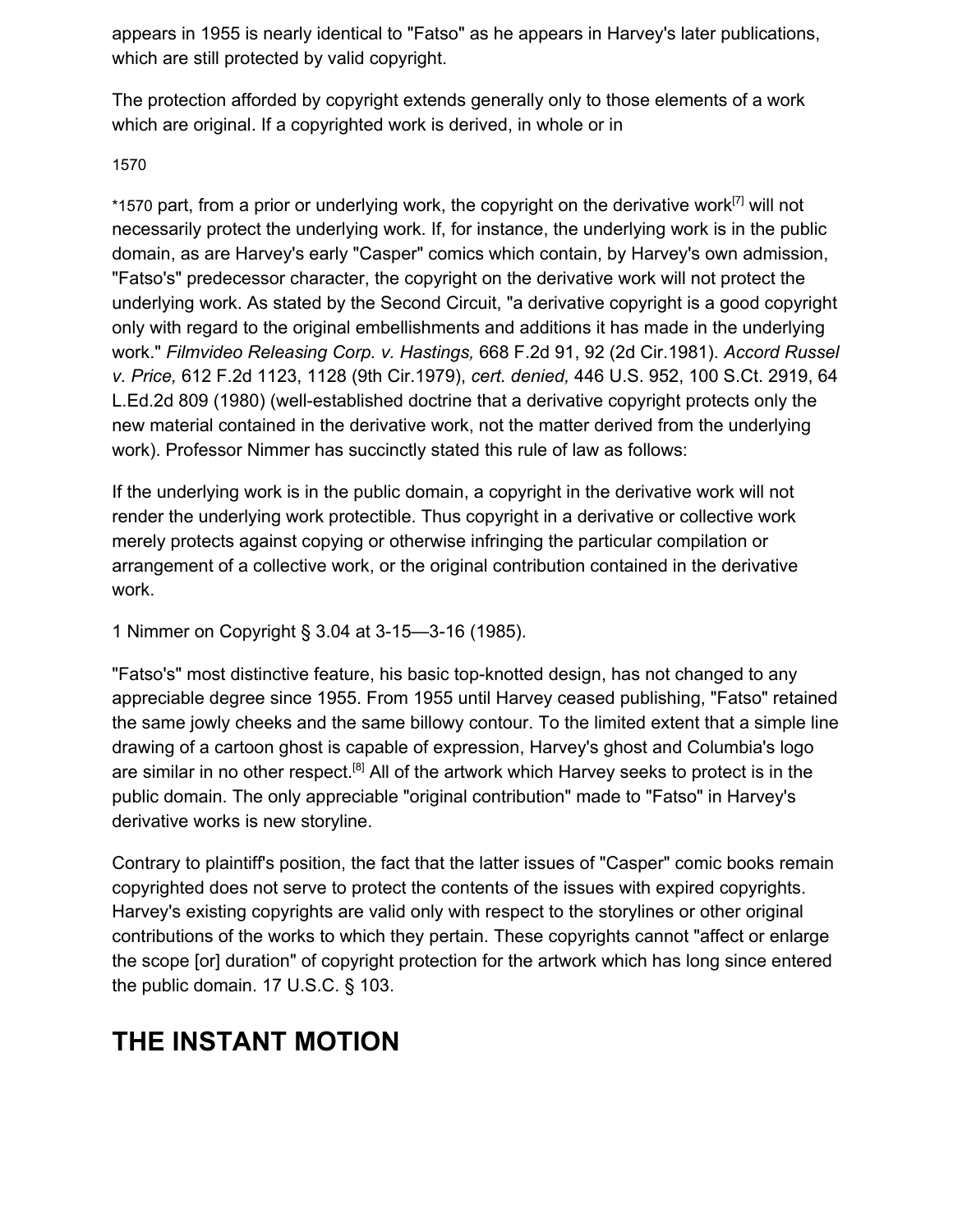The power of a court to grant summary judgment dismissing copyright infringement claims is appropriate where, as here, the parties are able to put their work before the court in concrete form, thus facilitating a comparison of the works. *See Durham, supra,* 630 F.2d at 918. The court may then determine noninfringement as a matter of law, either because the

### 157[1](https://scholar.google.com/scholar_case?case=1984718000534919691&q=ghostbusters+2&hl=en&as_sdt=6,33#p1571)

\*1571 similarity between the two works concerns only "`*non*-copyrightable elements of the plaintiff's work,' or because no reasonable jury, properly instructed, could find that the two works are substantially similar." *Warner Brothers, Inc. v. American Broadcasting Co.,* 720 F.2d 231, 240 (2d Cir.1983) ("*Warner II*") (citations omitted) (emphasis in the original).

The Court finds that the pictorial representation of "Fatso," as he appears in Harvey's comic books with expired copyrights, has entered the public domain. Accordingly, the alleged similarities between the "Ghostbusters" logo and "Fatso" concern only non-copyrightable elements of plaintiff's work. For this reason alone<sup>[9]</sup> Harvey has failed to establish copyright infringement and its motion for summary judgment with respect to the copyright claim is denied.<sup>[10]</sup>

# **TRADEMARK CLAIM**

Harvey claims that the "Ghostbusters" logo is confusingly similar to its registered trademark in "The Ghostly Trio." In support of this claim, Harvey points to the pictorial similarity of "Fatso" and the "Ghostbusters" ghost, claiming that Columbia's use of this ghost creates a likelihood of consumer confusion. Columbia does not dispute the validity of Harvey's trademark. Rather, Columbia asserts that, as a matter of law, plaintiff's trademark claim must be judged by comparing the totality of plaintiff's mark to defendant's logo; and that a mere visual comparison of the two marks reveals that they are utterly dissimilar. Columbia further asserts that moving plaintiff bears the burden of producing evidence of actual consumer confusion.

### 157[2](https://scholar.google.com/scholar_case?case=1984718000534919691&q=ghostbusters+2&hl=en&as_sdt=6,33#p1572)

\*1572 The federal law of trademarks, 15 U.S.C. § 1051-1127 (1982 & Supp.1986) (the "Lanham Act") defines a trademark as:

any word, name, symbol, or device or any combination thereof adopted and used by a manufacturer or merchant to identify and distinguish his goods ... from those manufactured or sold by others and to indicate the source of the goods, even if that source is unknown.

### 15 U.S.C. § 1127

Trademarks protect the public from being deceived as to the source and quality of goods, and to protect the mark's owner from infringement of his property rights. *See* 1 J. McCarthy, *Trademarks and Unfair Competition* § 2:1 at 44 (2d ed. 1984).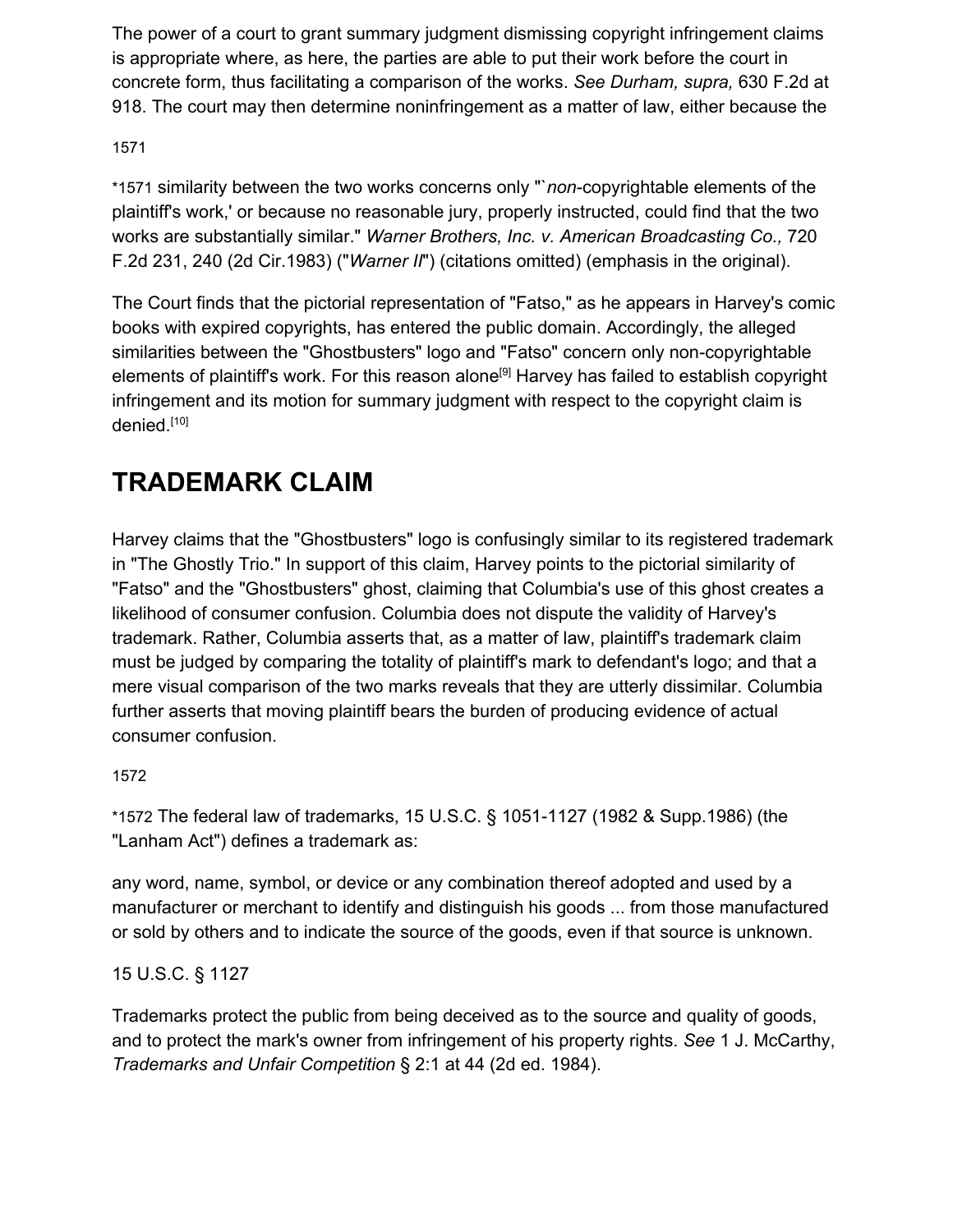Section 43(a) of the Lanham Act protects against false designation of origin and false description of representation, whether or not a registered trademark is involved. The starting point in an action for trademark infringement is determining "whether a mark is eligible for protection." *Thompson Medical Co. v. Pfizer Inc.,* 753 F.2d 208, 215 (2d Cir.1985). The ultimate inquiry in most such actions is whether there exists a "likelihood that an appreciable number of ordinarily prudent purchasers [will] be misled, or indeed simply confused, as to the source of the goods in question." *Mushroom Makers, Inc. v. R.G. Barry Corp.,* 580 F.2d 44, 47 (2d Cir.), *cert denied,* 439 U.S. 1116, 99 S.Ct. 1022, 59 L.Ed.2d 75 (1978) (citation omitted). Although this is primarily a question of fact, in claims under § 43(a) "courts retain an important authority to monitor the outer limits of substantial similarity within which a jury is permitted to make the factual determination whether there is a likelihood of confusion as to source." *Warner II,* 720 F.2d at 246. Such an assessment properly turns on a multi-factored balancing approach which recognizes that each trademark infringement case presents its own unique set of facts.<sup>[11]</sup> However, summary judgment is appropriate if a visual comparison reveals that the products or marks are "so dissimilar that no question of fact is presented." *Nintendo, supra,* 746 F.2d at 116.

"In order to determine if confusion [between two marks] is likely, each trademark must be compared in its entirety; juxtaposing fragments of each mark does not demonstrate whether the marks as a whole are confusingly similar." *Id.* at 117 (citations omitted). A visual comparison of "The Ghostly Trio" trademark and the "Ghostbusters" logo demonstrates that they are largely dissimilar. Harvey's trademark depicts three ghosts' heads whereas Columbia's shows both the head and torso of only one ghost. Harvey's ghosts appear with the words "The Ghostly Trio" whereas Columbia's ghost appears behind the international sign of prohibition.<sup>[12]</sup> Harvey's ghosts have mischievous or evil facial expressions whereas Columbia's ghost appears bewildered. The fact that both marks employ ghosts does not alone make the marks confusingly similar. With respect to the treatment given plaintiff's ghost and defendant's ghost, the impression conveyed could hardly be more different.

Harvey argues that Columbia has taken "Fatso," a portion of its trademark, and placed it behind an international sign of prohibition, thus hoping to escape a finding

#### 157[3](https://scholar.google.com/scholar_case?case=1984718000534919691&q=ghostbusters+2&hl=en&as_sdt=6,33#p1573)

\*1573 of infringement. The Court is mindful that "the image of a cartoon character and some indicia of that character can function as a trademark to identify the source of a work of entertainment." *Warner II, supra,* 720 F.2d at 246 (citation omitted). However, there is no doubt that Columbia has not appropriated any of the indicia of "Fatso." Columbia has not taken his name, his storyline or his exact image. Moreover, the Court has chronicled both the pictorial similarities and distinguishing features of "Fatso" and Columbia's ghost. There are certain key visual similarities between the two works, namely the top-knotted design and jowly cheeks. These similarities, however, are not substantial. The marks must be compared in their entirety. *Nintendo, supra,* 746 F.2d at 117. A visual comparison reveals differences in "total concept and feel" which precludes a finding of infringement. *See Warner II, supra,* 720 F.2d at 246 (visual comparison of the "Superman" works and "Greatest American Hero" series establishes as a matter of law a lack of substantial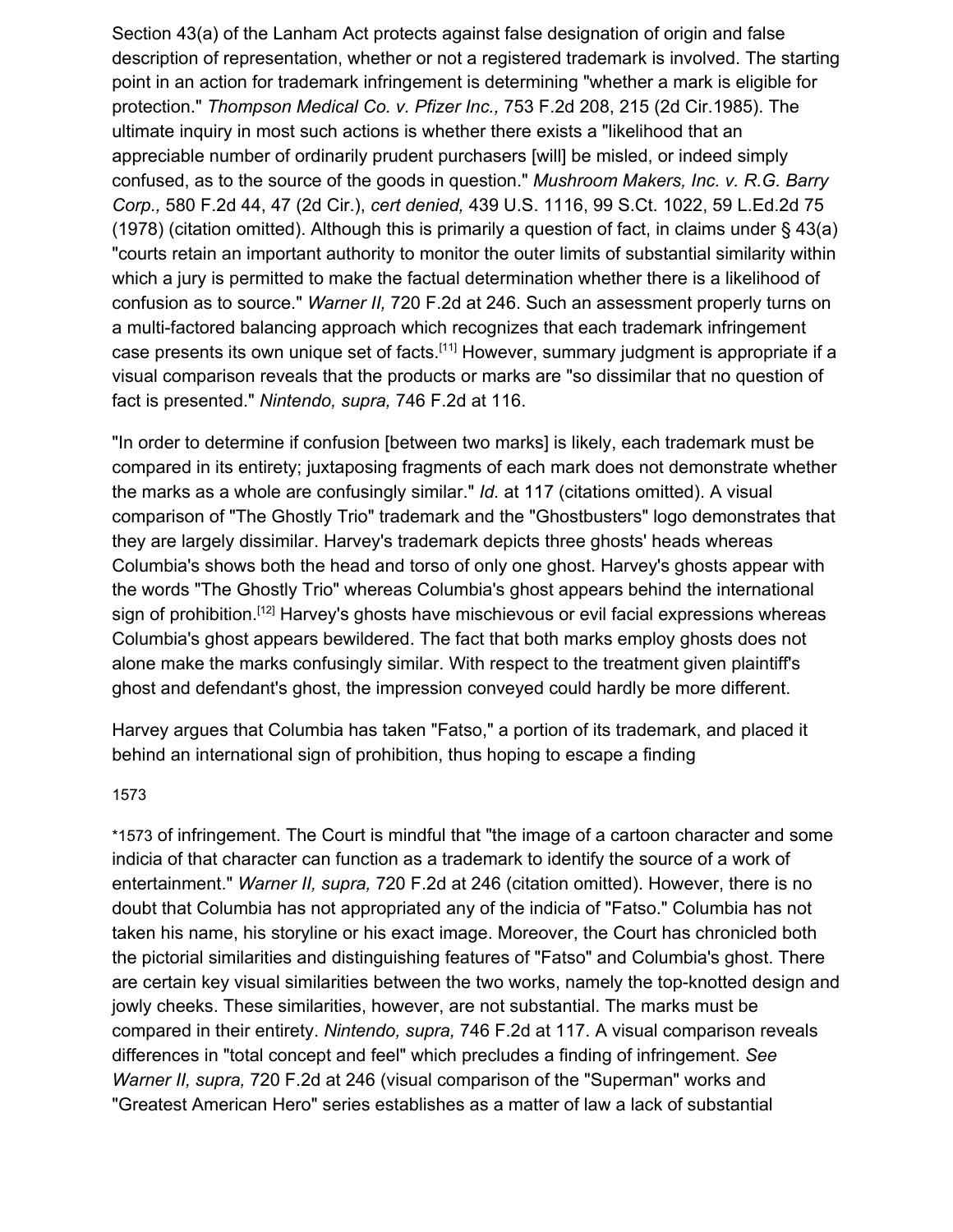similarity that would create a likelihood of confusion as to source). In addition to the dissimilarity of the ghosts depicted in the two works, Columbia's use of the international symbol of prohibition serves to alert the public to the distinctly separate nature of its film and merchandise derived therefrom. This, together with the presence of Columbia's name and mark on the "Ghostbusters" film assures that there could little, if any, confusion as to source.

Accordingly, the Court concludes that the claimed likelihood of confusion has no material basis in fact. The sole evidence which Harvey has produced on this issue are excerpts from magazine articles which suggest a general association between the "Ghostbusters" logo and "Casper" comics.<sup>[13]</sup> It is clear from reading these articles that there was no confusion whatsoever on the part of the authors. A finding of general association, that the "Ghostbusters" logo is reminiscent of "Casper" characters, does not mean that the prospective moviegoer in purchasing a ticket for "Ghostbusters" thinks that he is going to see a "Casper" cartoon. Neither does it mean that he will think that "Ghostbusters" is derived from "Casper" cartoons or that it is sponsored by the same source as "Casper." *See Ideal Toy Corp. v. Kenner Products, Etc.,* 443 F.Supp. 291 (1977). Where, as here, the two properties are so different, Harvey's claim cannot stand without some indication of actual confusion or a "survey of consumer attitudes under actual market conditions." *Nintendo, supra,* 746 F.2d 117 (finding that the characters and stories of "Donkey Kong" and "King Kong" are so different that, absent evidence of actual confusion, no question of fact was presented on the likelihood of consumer confusion; summary judgment was granted to the defendant on Lanham Act claim) *quoting from Mattel v. Azrak-Hamway Int'l, Inc.,* 724 F.2d 357, 361 (2d Cir.1983).

Harvey's complaint also presented claims for unfair competition. Manifestly, Harvey's sole claim is the alleged use of the image of "Fatso" as part of the "Ghostbusters" logo. This claim is based on "legal or equitable rights that are equivalent to ... the exclusive rights within the general scope of copyright," and is therefore preempted by § 301(a) of the Copyright Act.

# **CONCLUSION**

For the reasons stated herein, plaintiff's motion for summary judgment as to copyright infringement, trademark infringement and unfair competition is denied, and defendant's cross-motion for summary judgment to dismiss plaintiff's complaint is granted. Plaintiff's action is dismissed.

### SO ORDERED.

[1] Plaintiff obtained the rights inuring from these and subsequent copyrights of the "Casper" comics by virtue of at least two contracts, made in 1958 and 1963, between plaintiff and Paramount. These contracts reserved to plaintiff the right to distribute animated cartoons of the "Casper" characters. Plaintiff contends that this contractual relationship actually dates back to 1952, but concedes that it cannot locate the 1952 contract.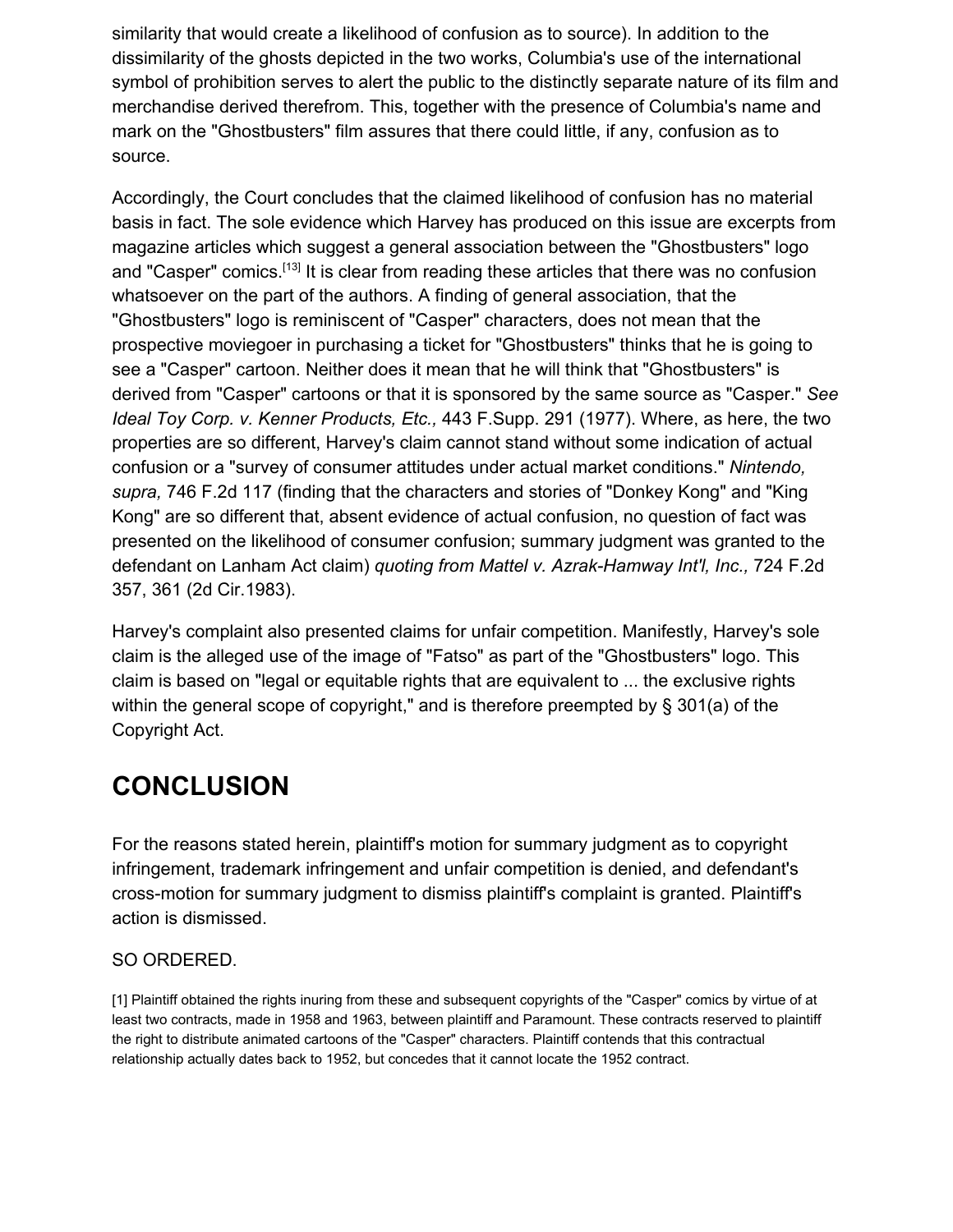[2] Plaintiff is still syndicating on television the cartoons which were made for theatrical exhibition in the 1950's and 1960's which contain the cartoon characters "Casper" and "The Ghostly Trio."

[3] On September 3, 1963, plaintiff also registered a logo for "Casper's Ghostland and all his friends" as a trademark in the United States Patent Office. (Plaintiff's Notice of Motion for Summary Judgment, Exhibit D) ("P. Notice"). This logo does not contain pictorial representations of any cartoon characters.

[4] This claim is not before the Court in the present action.

[5] The Second Circuit Judicial Conference recently addressed the issue of pretrial disposition of cases by summary judgment and concluded that:

Steps should be taken to dispel the prevalent misconception that summary judgments are disfavored in this Circuit and to clarify the standards of appellate review of summary judgment rulings, with the aim of making accelerated dispositions more readily available in appropriate cases.

Second Circuit Committee on the Pretrial Phase of Civil Litigation, Final Report, at 3 (June 11, 1986).

[6] Section 23 of the 1909 Act provides as follows:

"[T]he copyright secured by this Act shall endure for twenty-eight years from the date of first publication, ... [and] the proprietor of such copyright shall be entitled to a renewal and extension of the copyright in such work for the further term of twenty-eight years...."

[7] Section 101 of the Copyright Act defines a "derivative work" as:

a work based upon one or more preexisting works, such as a translation, musical arrangement, dramatization, fictionalization, motion picture version, sound recording, art reproduction, abridgment, condensation, or any other form in which a work may be recast, transformed, or adapted.

[8] Harvey raises certain claims regarding appropriation by Columbia of the storylines in back issues of "Casper" comics. However, these allegations are not contained in Harvey's motion and it is not clear whether they are before the Court. Notwithstanding, the Court has viewed the "Ghostbusters" film and read the allegedly infringed material from the "Casper" comics. The storyline in one such back issue opens with a scene depicting ghosts in the New York public library, another contains a marshmallow monster, a third centers on the travails of a ghost-catching professor, and a fourth features another ghost-catching professor who jails captured ghosts in his special "ghost-proof" machine. These similarities to the plot, theme and characters of the "Ghostbusters" film are not substantial enough to constitute infringement. The ideas for these storylines, while possibly original to Harvey, are developed and expressed differently in Columbia's film. It is axiomatic that copyright "protection is given only to the [particular] expression of [an] idea and never to the idea itself." *Mazer v. Stein, supra,* 347 U.S. at 217, 74 S.Ct. at 470.

[9] The Court need not decide the issue of substantial similarity between the two works. However, were the Court to decide the copyright claim solely on this basis, Harvey's complaint would nevertheless be dismissed. There are only very limited ways to draw the figure of a cartoon ghost. Simplicity of design is the element most common to the works at issue. To the extent that their pictorial representations are developed, a visual comparison reveals dissimilarity of expression.

The ability to distinguish these most simplistic of characters derives largely from the facial characteristics of the two ghosts. For example, "Fatso" has a prominent bulbous nose and a large mouth. Sometimes he appears with a mischievous or evil expression and at other times he has a large smile which exposes his tongue or teeth. In contrast to "Fatso," Columbia's ghost has very small and indistinct facial features. His nose consists of a short curved line and his facial expression is one of bewilderment.

The pictorial representation of Columbia's ghost is comprised of only five elements: a billowy top-knotted contour, eyes, nose, mouth and hands. By Harvey's own admission, there is no similarity of the latter four elements to the corresponding features of "Fatso." (P. Dep. at 23, 33, 35, 54, 79-80). Moreover, these four elements, as well as the top-knotted design, appear to be stock features of cartoon ghosts in general. The Court has viewed various comic book publications including "Homer, The Happy Ghost," "Melvyn, The Mixed-Up Ghost" and "Oaky Doaks," as well as